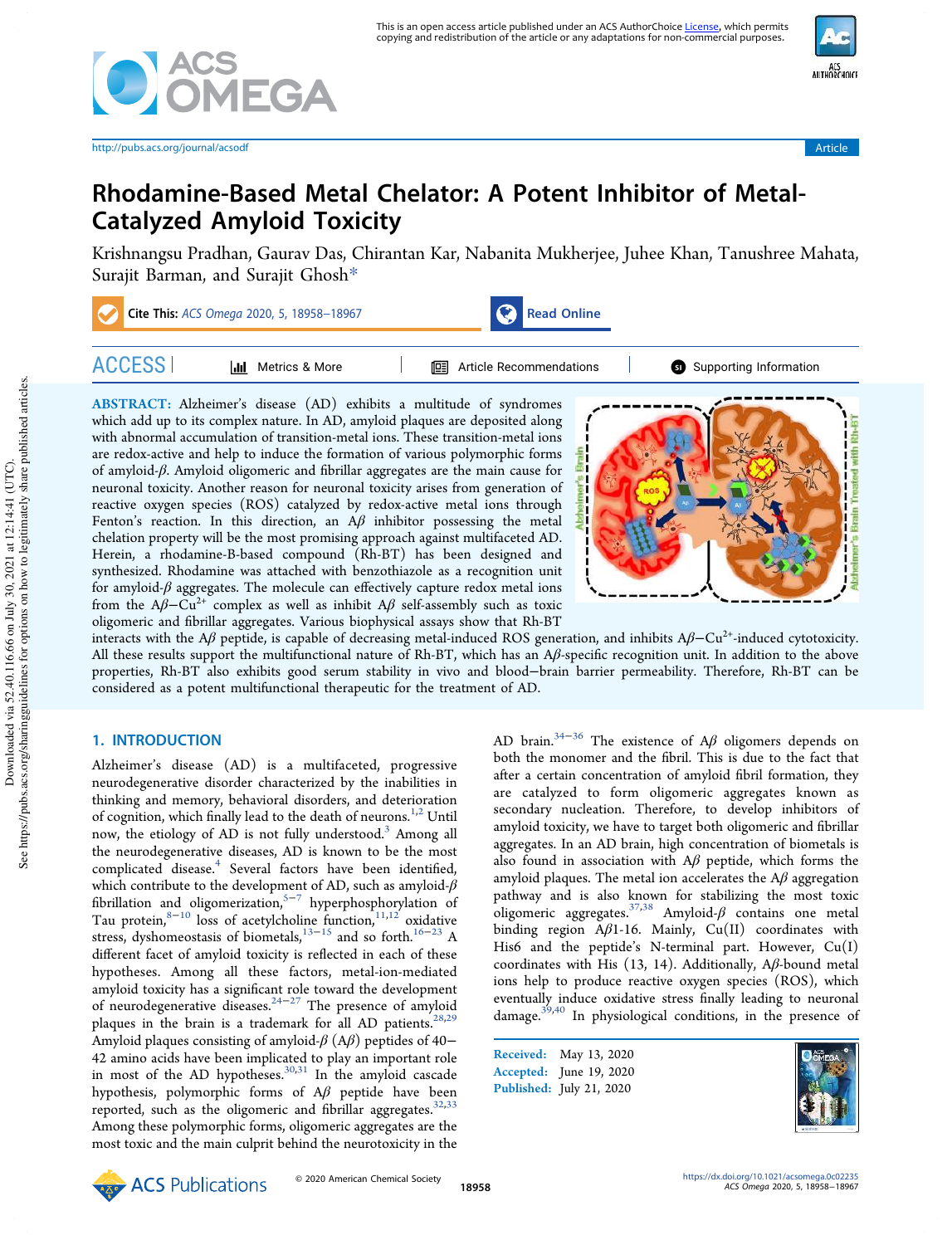ascorbates,  $A\beta$ -Cu(II) is reduced to  $A\beta$ -Cu(I), and also in the presence of molecular oxygen, that is, biological oxidant,  $A\beta$ –Cu(I) can be oxidized back to A $\beta$ –Cu(II). In this way, Aβ−Cu complexes start a copper-mediated Fenton-type reaction, which is mainly responsible for overproduction of ROS and slowly increases the oxidative strain in the neuronal cell. $41$  Therefore, copper ion is known to be the main culprit for AD. Currently, approved drugs are known to provide only temporary relief but do not act on the disease-causing pathway of AD. Keeping in mind the above arguments, the designed molecule causes disaggregation of  $A\beta$  aggregates and disruption of metal ions from the Aβ−metal complex and prevents generation of  $ROS<sup>42-48</sup>$  In literature, it has been previously reported that metal chelating peptides and small molecules are able to reduce metal-mediated toxicity. Briefly, Mirica et al. reported two bifunctional compounds, which contain both amyloid binding motifs and metal binding motifs. These compounds disrupted the metal-amyloid  $\beta$  interaction, disassembled the preformed amyloid fibrils, and reduced  $H_2O_2$ formation.<sup>49</sup> Mirica et al. also reported that small chelators reduced the toxicity of the cell but do not disaggregate the amyloid  $β$  fibrillar structure.<sup>50</sup> Sharma et al. discovered that two bifunctional compounds, HL1 and HL2, bind with Cu and have antiamyloidogenic property.<sup>51</sup> Govindaraju et al. reported that a peptidomimetic metal chelator (Gly-His-Lys-Sr-Val-Sr-Phe-Sr) prevented amyloid aggregation and metal-mediated toxicity.<sup>44</sup> Faller et al. showed that  $A\beta$ 12-20 was able to chelate metal ions and inhibit aggregation.<sup>45</sup> Jiang et al. reported that peptide-conjugated cyclen was able to prevent metal-mediated amyloid toxicity. $52$  In this study, we have report a multifunctional molecule, Rh-BT, which is essentially a rhodamine-based metal chelator.

We have synthesized this molecule by attaching a benzothiazole moiety to the rhodamine molecule. The benzothiazole moiety serves as the recognition unit for the amyloid aggregates in AD, as well as an imaging agent for  $\beta$ amyloid plaques as it has strong binding affinity with  $\beta$ -amyloid plaques.<sup>25</sup> When tested in vivo in C57BL/6J mice, it showed considerable serum stability and blood−brain barrier (BBB) permeability, which makes it an even more attractive target for the development of future neurodiagnostics.

## 2. RESULTS AND DISCUSSION

2.1. Design and Synthesis of Rh-BT. Molecules capable of modulating  $A\beta$  aggregation are generally used to decrease the amyloid toxicity. However, the metal ion-mediated amyloid aggregation, that is, metal-induced amyloid toxicity, is more risky, whereas A $\beta$  bound with metal ions, particularly Cu<sup>2+</sup> ions, produce oxidative stress through ROS generation. For this reason, capturing copper from the  $A\beta$ – $Cu^{2+}$  complex is the most important design strategy for effectively inhibiting the multifaceted AD. Here, we have attached rhodamine-B with the benzothiazole moiety such that Rh-BT can produce a metal binding site. Benzothiazole was used as an amyloid- $\beta$ recognition moiety. Therefore, Rh-BT is expected to decrease the metal-mediated amyloid toxicity through metal ion chelation, as well as amyloid- $\beta$  self-induced toxicity (Figure 1). For Rh-BT synthesis, rhodamine-B was first refluxed with phosphorus oxychloride  $(POCl<sub>3</sub>)$  in dichloroethane, and the resultant compound was refluxed with benzothiazole in dichloromethane (DCM). Then, the reaction mixture is extracted in chloroform and finally purified by column



Figure 1. Mechanism for inhibition of metal-catalyzed amyloid toxicity.

chromatography (Figure S1). Then, Rh-BT was characterized mass spectrometry, <sup>1</sup>H NMR, and <sup>13</sup>C NMR (Figure S2–S4).

2.2. UV−Vis Spectroscopic Studies of Rh-BT in the Presence of Different Metal Ions. To check the selectivity of Rh-BT toward various biologically relevant metals, UV−vis spectra were recorded for Rh-BT (10  $\mu$ M in methanol) in the presence and absence of various biologically relevant metal ions (10  $\mu$ M). Rh-BT shows absorption maximum at 313 nm, which may be due to the intramolecular  $\pi-\pi^*$  charge-transfer transition. However, in the presence of  $Cu^{2+}$  and  $Zn^{2+}$ , a new peak at 560 nm was observed because of the generation of xanthene through the ring opening of spirolactum via metal ligand binding. However, no such peak was observed in the presence of  $Ni^{2+}$  and  $Co^{2+}$  (Figure S5A,B). Therefore, it may be concluded that the Rh-BT molecule selectively binds with  $Cu^{2+}$  and  $Zn^{2+}$ , which are mainly responsible for AD. During the sequential titration of Rh-BT with  $Cu^{2+}$  and  $Zn^{2+}$ , the absorption peak at 560 nm increases gradually (Figure S5C,D). This study further supports the binding of  $Cu^{2+}$  and  $Zn^{2+}$  with Rh-BT.

2.3. Fluorescence Spectroscopic Studies. To further validate the quantitative analysis of four different ions, fluorescence spectroscopy was performed using excess of these metal ions. The excitation wavelength was 560 nm, and the emission range was 570−700 nm. For the excitation of only Rh-BT at 560 nm, no such emission peak was observed in the range from 570 to 700 nm, but in the presence of  $Cu^{2+}$  and  $Zn^{2+}$ , a new peak was observed (Figure S6A, B). This is due to the fact that in the absence of metal ions, Rh-BT remains in the spirolactum form. However, in the presence of  $Cu^{2+}$  and  $Zn^{2+}$ , opening of spirolactum ring triggers the highly conjugated xanthene form that is mainly responsible for fluorescence color. In the presence of  $Co^{2+}$  and  $Ni^{2+}$  ions, no spectral change was observed with respect to the only Rh-BT. From these studies, it is concluded that Rh-BT selectively binds with  $Cu^{2+}$  and  $Zn^{2+}$ , which are mainly responsible for metal ion-mediated Alzheimer's toxicity. Next, to get an insight into the binding pattern and metal coordination of metal ions with Rh-BT, fluorometric titration of 5  $\mu$ M Rh-BT with varying concentrations of metals  $(Cu^{2+}$  and  $Zn^{2+})$  was performed until the saturation intensity was observed by exciting Rh-BT at 560 nm. The condition for Jobs plot is 1:1 binding, which is reflected for copper ions but not for zinc ions (Figure S6C,D). From the fluorescence titration data, the Jobs plot was drawn (Figure S7). For  $Cu^{2+}$ , the jobs plot shows a 1:1 complex formation. However, for  $Zn^{2+}$ , the Jobs plot shows a 1:2 complexation. The binding constant value from the nonlinear fit of the emission titration data was  $4.5 \times 10^4$  M<sup>-1</sup>(Figure S8), which suggests a strong comparable binding affinity of Rh-BT with  $Cu^{2+}$  like other reported metal chelators.<sup>52</sup> Further,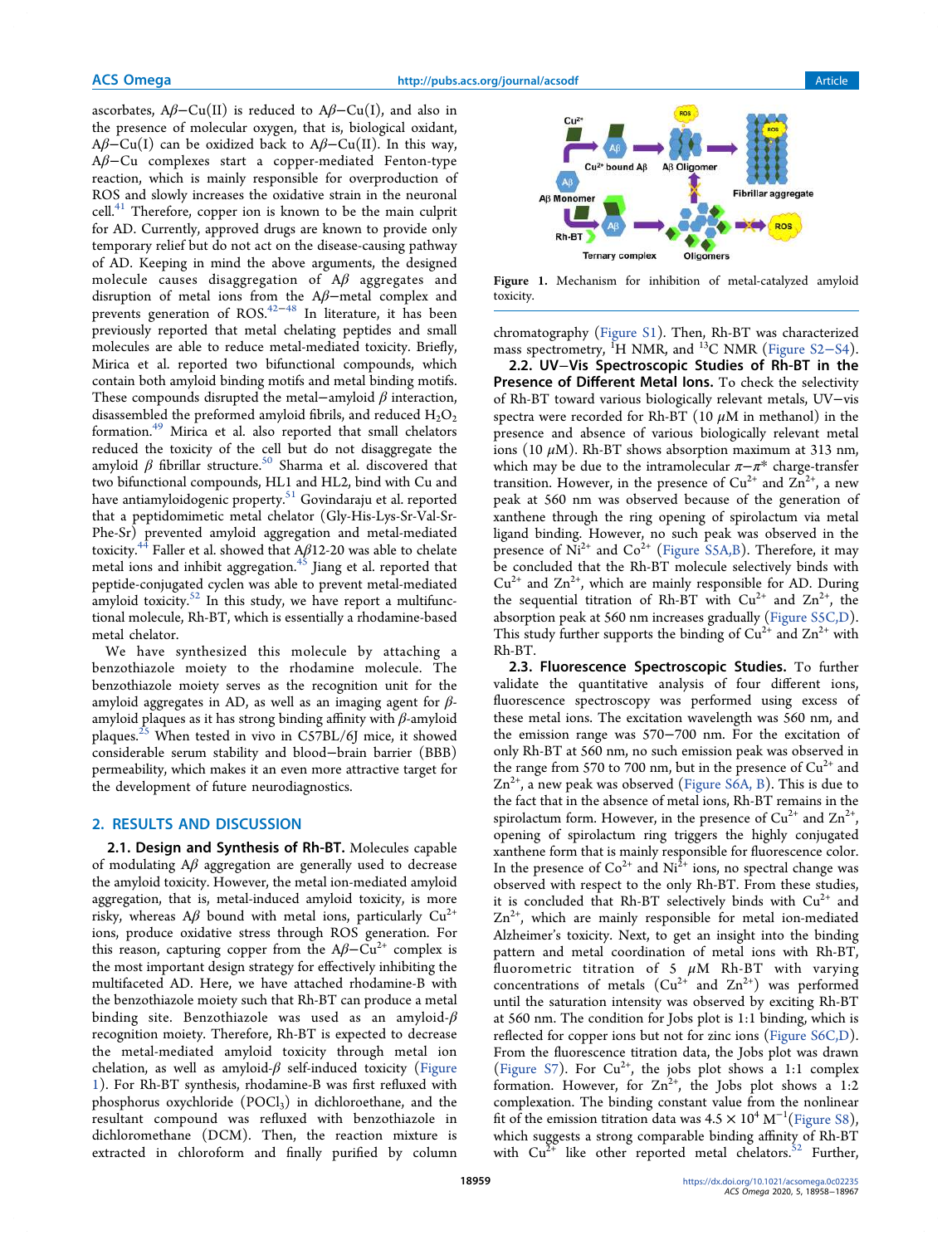

Figure 2. (A) ThT assay of amyloid fibril inhibition in the presence of Rh-BT in different concentrations. (B) Dot blot assay for amyloid fibril inhibition. (C) Bar diagram of dot blot assay. (D) ThT assay of amyloid oligomer inhibition in the presence of Rh-BT in different concentrations. (E) Dot blot assay for inhibition of amyloid oligomerization. (F) Bar diagram of dot blot assay for amyloid oligomer inhibition. Error bar corresponds to the standard deviation (SD) of the value (\*p  $\leq$  0.03 and \*\*p  $\leq$  0.05).

sensitivity of Rh-BT toward  $Cu^{2+}$  was an important factor. Therefore, limits of detection  $(LOD)$  were calculated,  $53$  and the LOD of Rh-BT for  $Cu^{2+}$  was 11 nM.

2.4. Inhibition of  $A\beta$ 42 Fibrillar Aggregates. Polymorphic forms such as fibrillar and oligomeric aggregates are mainly responsible for neuronal toxicity in the AD brain. Therefore, inhibition of fibrillar and oligomeric aggregates is taken as one of the key approaches to develop therapeutics against AD. To check the ability of Rh-BT against fibrillar aggregates, thioflavin T (ThT) assay was performed. ThT results revealed that Rh-BT helped to inhibit aggregates. Increasing the compound ratio with the  $A\beta$  peptide improved the fibril inhibition ability. When we used Rh-BT with five molar excess of  $A\beta$  peptide, it inhibited the fibril formation up to 56% (Figure 2A). Therefore, these data support the idea of attaching benzothiazole with the rhodamine unit. Further confirmation was achieved from the dot blot assay. These data showed that Rh-BT reduces the fibrillar aggregate formation to  $~\sim$ 78% (50 µM), which further confirms its fibril inhibition ability (Figure 2B,C).

2.5. Inhibition of Cu<sup>2+</sup>-Induced A $\beta$ 42 Fibrillar Ag**gregates.** The effect of Rh-BT against  $Cu<sup>2+</sup>$ -mediated fibrillar aggregate formation was studied by the ThT assay. Thus,  $A\beta 42$ was incubated with  $Cu^{2+}$  independently and with two different concentrations of Rh-BT. The result showed that it inhibited the  $Cu^{2+}$ -mediated aggregation up to 60% (Figure S9). These data support that Rh-BT inhibited not only  $A\beta$  self-fibrillar aggregate formation but also  $Cu^{2+}$ -mediated fibrillar aggregate formation.

2.6. Inhibition of A $\beta$  Oligomeric Aggregates. The A $\beta$ peptide undergoes a hydrophobic interaction to form the most toxic polymorphic structure, that is,  $A\beta$  oligomeric aggregates. The effectiveness of Rh-BT was studied through the ThT assay and through the dot blot assay against the  $A\beta$  oligomeric aggregates. At first,  $A\beta$  oligomers were prepared following previously reported protocols. The ThT assay showed that Rh-BT was able to inhibit the oligomeric formation in a concentration-dependent manner (Figure 2D). For further confirmation, immunohistochemistry was performed. Here, A11 primary antibody was used to detect the amyloid oligomer. Dot blot assay results showed that Rh-BT inhibited oligomerization through a concentration-dependent manner.

Rh-BT inhibited oligomerization formation to ~83% at 50  $\mu$ M (Figure 2E,F). Rh-BT effectively inhibited fibrillar as well as oligomeric aggregate formation, which supports the multifunctional nature of Rh-BT.

2.7. Understanding the Interactions of Rh-BT with  $A\beta$ Peptide Using Molecular Docking. Blind docking of Rh-BT was performed with Aβ42 peptide. The result reveals that Rh-BT binds with  $A\beta$ 10-16, which is the main copper binding region with a decent binding energy (−5.9 kcal/mol) through hydrophobic and hydrophilic attraction forces (Figure 3A,B).



Figure 3. (A) Molecular docking experiment of Rh-BT with Aβ42, showing that it strongly binds with  $A\beta$ 42. (B) Interacting partner of Rh-BT with different amino acids of amyloid-β.

As Rh-BT has affinity toward the copper binding region of Aβ42, it can easily capture copper from the Aβ-bound copper complex, which also support that Rh-BT inhibited  $Cu^{2+}$ mediated amyloid toxicity.

2.8. Isothermal Titration Calorimetry Experiment for Understanding the Binding of Rh-BT with  $A\beta$  Peptide. To look into the interaction of Rh-BT with Aβ peptide experimentally, an isothermal titration calorimetry (ITC) experiment was performed. The titration curve was exothermic in nature, and all the corresponding thermodynamic parameters were calculated from the titration curve. The experiment showed that Rh-BT has the strong affinity (7.39  $\pm$  $1.54 \times 10^5$  M<sup>-1</sup>) for A $\beta$ 42 peptide (Figure S10).

2.9. Extraction of Metal Ions from the A $\beta$ 42-Cu<sup>2+</sup> **Complex.** It is well reported that only  $\mathbf{A}\beta$  peptide is unable to produce ROS in the AD brain, but the metal-bound  $A\beta$ complex helps to produce ROS through a Fenton-type reaction.<sup>54</sup> Therefore, sequestration of copper ions from the Aβ-bound copper complex is an important strategy to suppress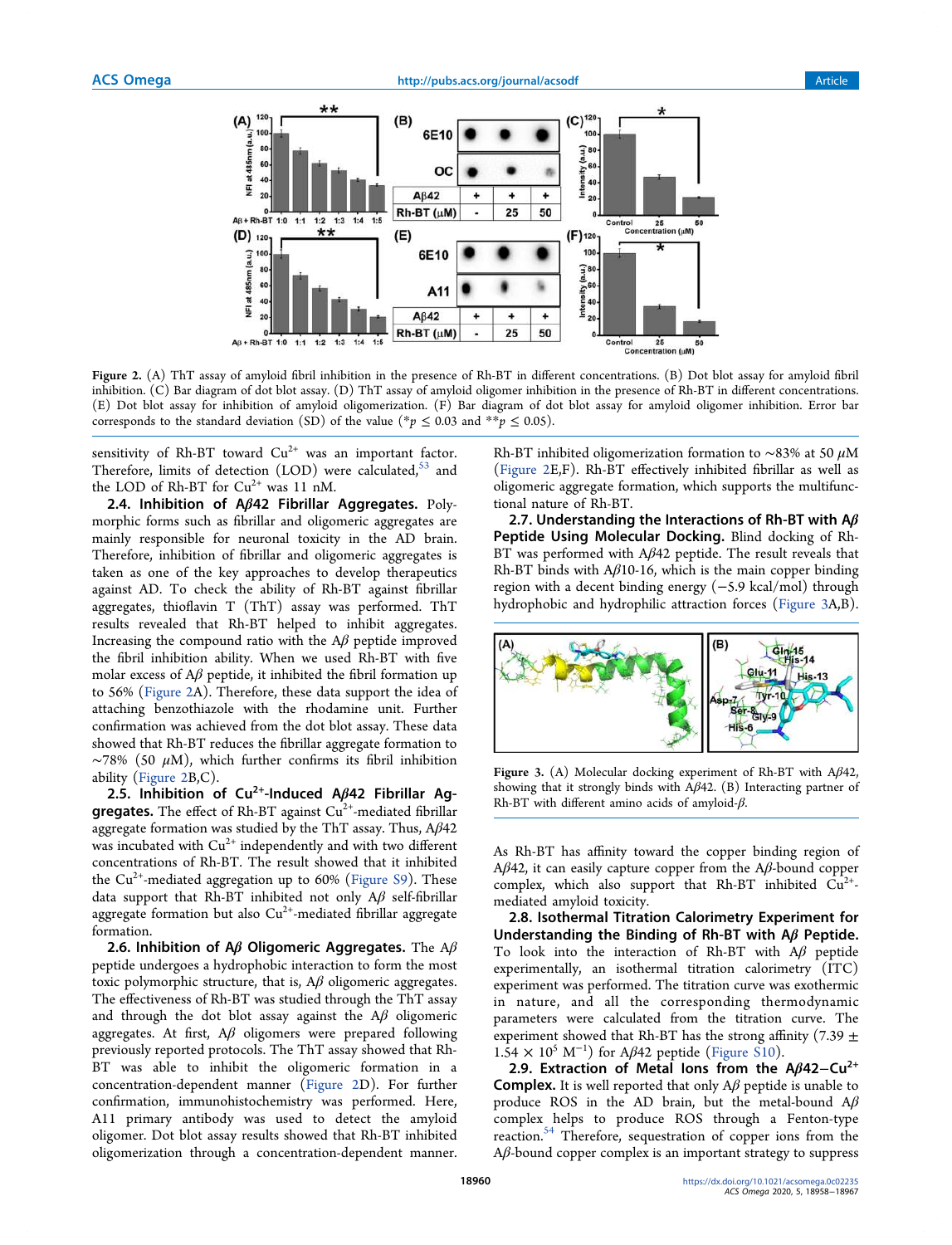

Figure 4. (A) Chelation of Cu<sup>2+</sup> by Rh-BT, which leads to generate the fluorescence property of Rh-BT. (B) Extraction of Cu<sup>2+</sup> from the Aβ–Cu<sup>2+</sup> complex by Rh-BT through Tyr quenching experiment. (C) Bar diagram of Tyr quenching experiment. Error bar corresponds to the SD of the value (\* $p$  ≤ 0.03).

the metal-mediated  $A\beta$  toxicity through the prevention of redox process (Figure 4A). The metal extraction ability of Rh-BT from the Cu<sup>2+</sup>-bound A $\beta$  complex was studied by tyrosine quenching experiment using the inherent Tyr10 fluorescence quenching in  $A\beta 42$ .<sup>55</sup> It is reported that the quenching of the Tyr10 fluorescence occurs because of the close proximity of  $Cu^{2+}$  to A $\beta$ 42, and the extent of regaining of fluorescence intensity by the metal chelator indicates the ability of the chelator to capture copper from the  $A\beta$ -bound copper complex. For this experiment, A $\beta$ 42 (10 mM), A $\beta$ 42–Cu<sup>2+</sup> (10 mM), and  $A\beta$ 42–Cu<sup>2+</sup> + Rh-BT (10 mM) were incubated in phosphate-buffered saline (PBS; 10 mM, pH 7). Then, fluorescence intensity was measured (excitation: 285) (Figure 4B,C). Interestingly, Rh-BT was able to restore tyrosine fluorescence by ∼60%. Therefore, Rh-BT may be used as a metal chelator for inhibition of metal-induced  $A\beta$  toxicity.

2.10. ROS Inhibition Properties of Rh-BT. In the AD brain, the Aβ-bound copper complex produces ROS through a Fenton-type reaction<sup>56</sup> following the redox cycle of the metal ion (Figure 5A). From the previous study, it is well established that Rh-BT can remove  $Cu^{2+}$  from the A $\beta$ -bound copper complex. As copper has a crucial role for producing ROS, we were interested to know that capturing copper from  $A\beta 42$  has any effect on ROS inhibition or not. Therefore, we investigated the redox silencing property of Rh-BT through ascorbate (reducing agent) assay.<sup>57</sup> In this assay,  $Cu^{2+}$  is transferred to Cu<sup>+</sup> by ascorbate, but Cu<sup>+</sup> is unstable. It is easily oxidized back to  $Cu<sup>2+</sup>$ . One of the major constituents of ROS, hydroxyl radicals, is generated through this process, which causes toxicity in AD. These hydroxyl radicals were measured by measuring the fluorescence intensity of 7-hydroxycoumarin-3 carboxylic acid (7-OH-CCA) ( $\lambda_{\text{ex}}$  = 395 nm and  $\lambda_{\text{em}}$  = 452 nm). Actually for this experiment, we used 50  $\mu$ M coumarin-3carboxylic acid (3-CCA), which is nonfluorescent. However, in the presence of hydroxyl radicals generated from the reaction of  $5 \mu$ M Cu<sup>2+</sup> and 150  $\mu$ M ascorbate in PBS (pH 7.4), the nonfluorescent coumarin-3-carboxylic acid (3-CCA) transformed to the fluorescent 7-hydroxycoumarin-3-carboxylic acid (7-OH-CCA). Interestingly, in the presence of Rh-BT (10  $\mu$ M), the fluorescence intensity of 7-OH-CCA is very negligible, which indicates that after complexation with Rh-



Figure 5. (A) Mechanism for ROS production through Fenton reaction cycle from molecular oxygen and ascorbate using copper. (B) Inhibition of copper-catalyzed ROS production through copper chelation via measuring the fluorescence intensity of 7-OH-CCA. (C) Bar diagram of fluorescence intensity of 7-OH-CCA after 1 h. Error bar corresponds to the SD of the value (\*\*p  $\leq$  0.05).

BT,  $Cu^{2+}$  becomes unable to take part in redox cycle to produce ROS in highly reducing conditions (Figure 5B,C). Therefore, it may be concluded that Rh-BT inhibited the formation of hydroxyl radicals through copper capturing by subduing the redox cycle. Thus, the designing of Rh-BT for ROS inhibition by capturing metal from the  $A\beta$ –Cu<sup>2+</sup> complex is fruitful.

2.11. MTT Assay of Rh-BT. So far, we were interested about the intriguing role of Rh-BT using varying in vitro experiments. Next, we were eager to examine the effect of Rh-BT for the inhibition of metal-induced  $A\beta$  toxicity in a cellular model. Therefore, we first checked the toxicity of Rh-BT in PC12-derived neurons. For that purpose, PC12-derived neurons were incubated with various concentrations of

Rh-BT for 24 h up to 200  $\mu$ M. Using the 3-(4,5dimethylthiazol-2-yl)-2,5-diphenyltetrazolium bromide (MTT) reduction method, cell viability was calculated. Interestingly, Rh-BT has shown no cytotoxic effect on the neuron viability even at a concentration of 200  $\mu$ M (Figure 6A). Therefore, up to a concentration of 200  $\mu$ M, Rh-BT may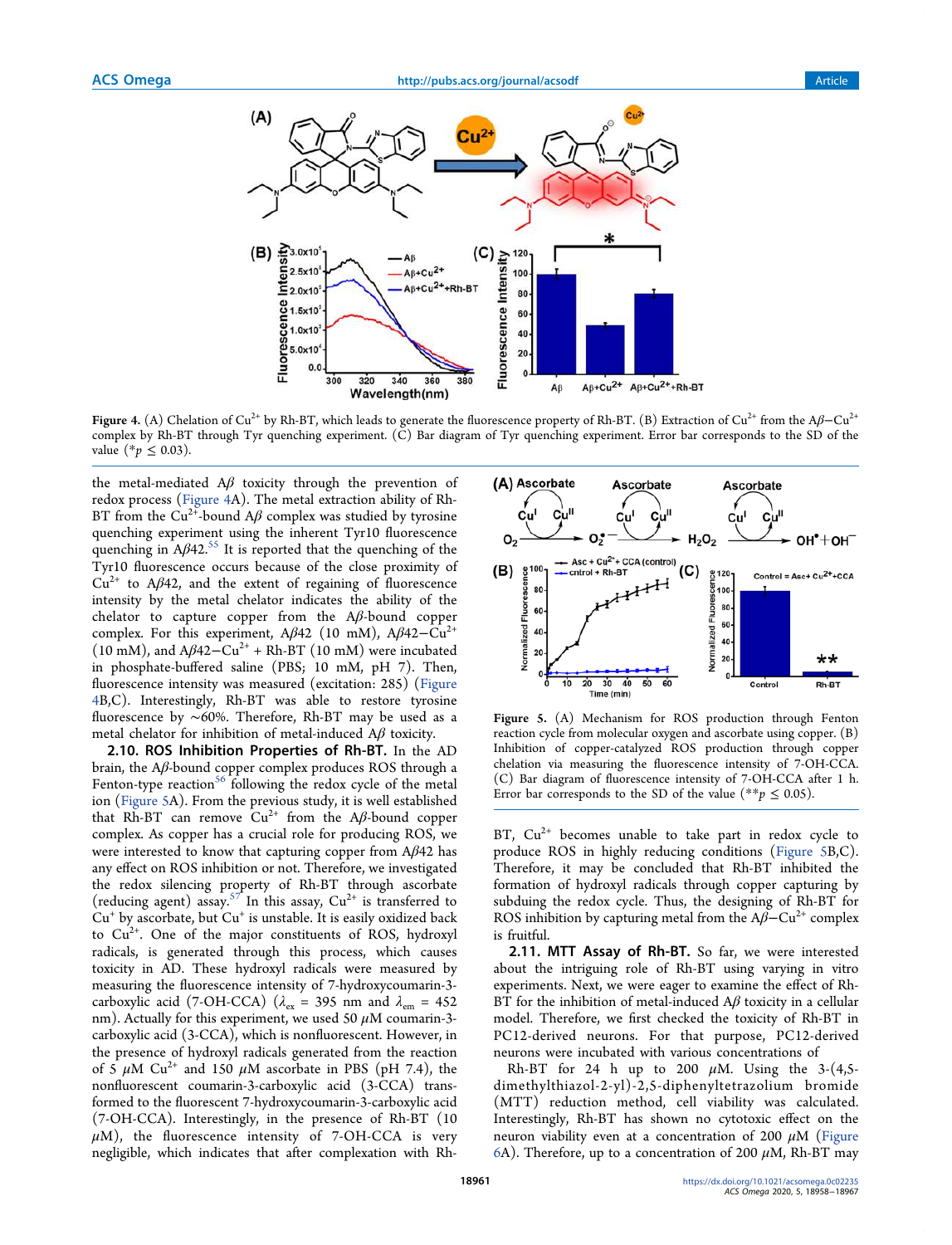be used for various cell-based assays in PC12-differentiated neurons.



Figure 6. (A) Toxicity of Rh-BT in PC12-derived neurons, showing that it was not toxic in neurons. (B) Cell rescue assay of Rh-BT in  $A\beta$ + Cu<sup>2+</sup>(1:1) (Cu<sup>2+</sup> is 5  $\mu$ M) mediated toxicity, showing that cell viability was increased upon treatment with Rh-BT. These experiments were repeated in triplicate ( $n = 3$ ) and calculated the SD, which represent the error bars. Error bar corresponds to the SD of the value  $(*p \le 0.03, **p \le 0.05).$ 

2.12. Cellular Uptake Rh-BT in the Presence of  $Cu<sup>2+</sup>$ . The in vitro assays so far have revealed the metal chelating property of Rh-BT. Inspired from the above results, we studied its metal chelating property in PC12-differentiated neurons. We incubated the PC12-derived neurons with 5  $\mu$ M copper for 2 h. Then, we incubated the cells with 5  $\mu$ M Rh-BT for another 2 h. When observed under a microscope, it showed red color, thereby proving the metal chelating property of Rh-BT. In the case of cells only incubated with Rh-BT or copper, it did not show any red color, thereby acting as negative controls (Figures S11−S13).

2.13. MTT Assay of Rh-BT against Cu<sup>2+</sup>-Triggered A $\beta$ Toxicity. The above promising antiaggregation properties of Rh-BT led us to check whether Rh-BT could also exert neuroprotective effect against  $Cu^{2+}$ -induced A $\beta$  toxicity in a cellular model.25,58 To address this problem, PC12-derived neurons were treated with  $A\beta + Cu^{2+}$ , and MTT assay was performed to analyze the cellular viability. After 24 h of incubation, the cell viability was decreased, but in the presence of a copper chelator, that is, Rh-BT, the cell viability increases. We also performed dose response analysis with higher concentrations of Rh-BT, which resulted in even more pronounced cell viability (Figure 6B). These data support the fact that Rh-BT can capture  $Cu^{2+}$  from A $\beta$ – $Cu^{2+}$  complex simultaneously, resulting in decreased amyloid toxicity in PC12-derived neurons. This result showed that Rh-BT not only inhibited  $A\beta$  oligomerization and fibrillation but also decreased  $A\beta-Cu^{2+}$ -mediated cellular toxicity.

2.14. Microscopy Experiment for Cellular ROS Inhibition by Rh-BT. In order to scrutinize the ability of Rh-BT to aid the recovery of neurons against oxidative stress in an AD brain, the DCFDA assay was performed. ROS was generated by  $A\beta$ -Cu<sup>2+</sup> in PC12-derived neurons. Then, the cellular ROS generation was monitored by measuring the fluorescence of DCF. PC12-derived neurons were treated with  $A\beta$ –Cu<sup>2+</sup> in the presence and absence of Rh-BT. The microscopic images showed that when Rh-BT is present, the green fluorescence intensity of DCF was decreased compared to the control experiment (untreated) (Figure 7A,B).

To check the autofluorescence of Rh-BT, PC12-derived neurons were treated with only Rh-BT, but we did not find any



Figure 7. Live microscopy images of PC12-derived neurons stained with DCFDA. (A) Neurons were treated with  $A\beta + Cu^{2+} (1:1)$ . (B) Neurons were treated with  $A\beta$  + Cu<sup>2+</sup> (1:1) in the presence of Rh-BT. (C) Neurons were treated with only Rh-BT to check the autofluorescence of Rh-BT. Scale bars corresponding to 20  $\mu$ m. (D) Quantitative analysis of green fluorescence intensity (by ImageJ software). (E) Bar diagram for the DCFDA assay. Error bar corresponds to the SD of the value (\*\*p  $\leq$  0.05).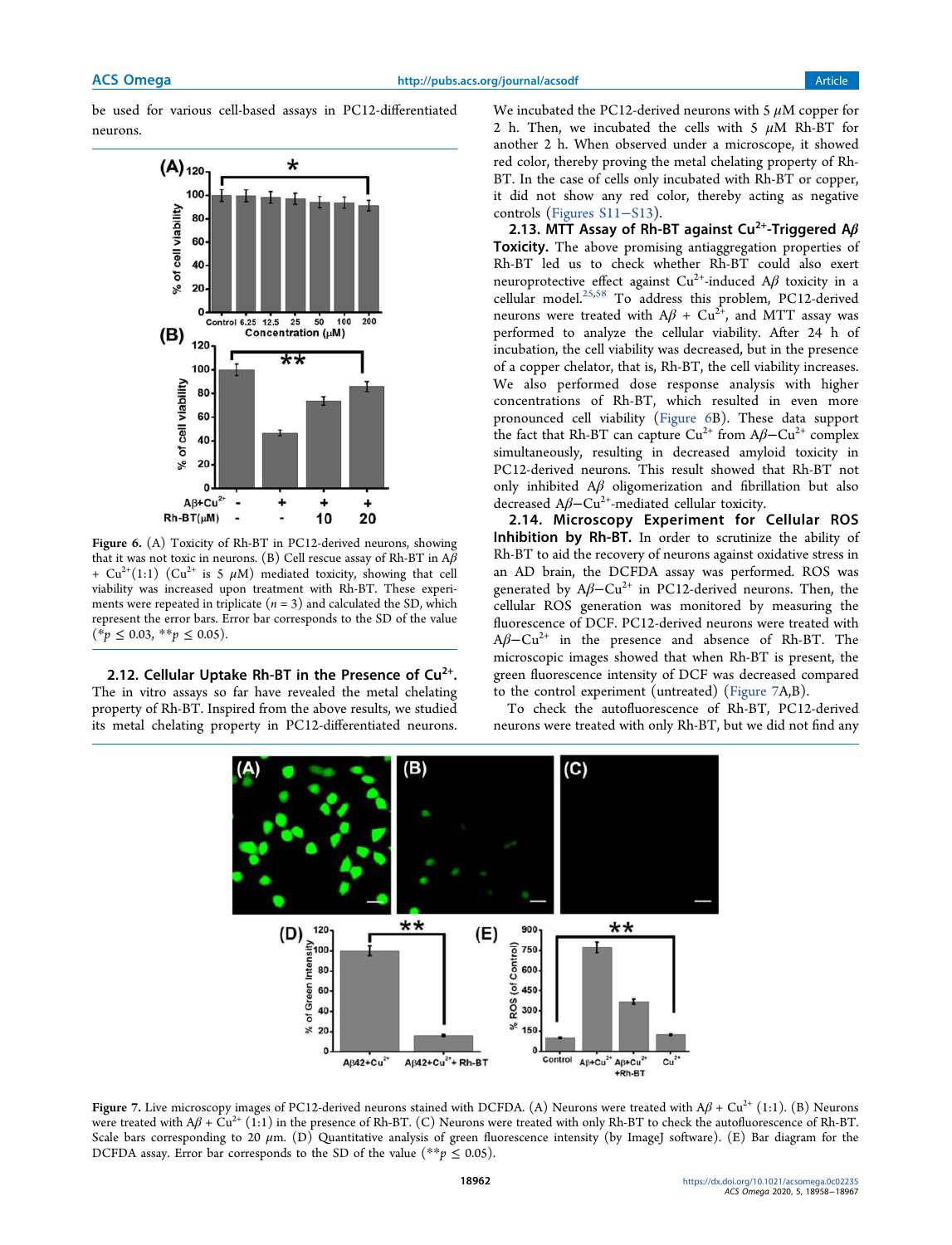green or red fluorescence (Figure 7C). Further, we have measured the green fluorescence intensity of DCF to quantify the percentage of ROS inhibition by Rh-BT (Figure 7D). The bar diagram showed that there is a significant amount of ROS inhibition upon treatment with Rh-BT. This experiment further supports that Rh-BT inhibited cellular ROS generation induced by an  $A\beta 42-Cu^{2+}$  redox cycle in PC12-derived neurons.

2.15. DCFDA Assay to Assess ROS Inhibition. Previously, it has been reported that the AD brain produces ROS through the electrochemical reaction of  $\widehat{A}\widehat{B}-\widehat{Cu}^{2+}$ complex.9,58 Therefore, the DCFDA assay was performed in  $PC12$ -derived neurons.<sup>25</sup> This assay measures hydroxyl, peroxyl, and other various ROS within the cell. PC12-derived neurons seeded in black 96-well plates were treated with Aβ42−Cu2+ in the presence and absence of Rh-BT. Then, a fluorometric assay of DCFDA was performed. The fluorescence intensity measurement showed that in presence of Rh-BT, the fluorescence intensity was less than compared to untreated neurons (Figure 7E). Therefore, this result also supported that Rh-BT inhibited ROS production in the cellular model by capturing the Cu<sup>2+</sup> ion from the A $\beta$ 42-Cu<sup>2+</sup> complex.

2.16. Cellular Uptake of Rh-BT in Primary Cortical Neurons. Our prime target is to use Rh-BT in an in vivo model system. Therefore, we checked the toxicity and cellular uptake of Rh-BT in primary cortical neurons as a preliminary experiment. For this assay, we have taken Sprague-Dawley rat embryos to collect primary cortical neurons from their brains. This experiment was performed using the guidelines of institutional animal ethics committee. The freshly prepared primary cortical neurons were treated with Rh-BT in presence of  $Cu<sup>2+</sup>$  to check their cellular uptake efficacy. The microscopic images showed that the cell body contains red color, which supports the cellular uptake of Rh-BT in presence of  $Cu^{2+}$ (Figure S14). The healthy morphology of the primary cortical neurons also supports the noncytotoxic nature of Rh-BT.

2.17. In Vivo BBB and Serum Stability in a Mouse Model. One of the key features of brain is that it is segregated completely from the spinal cord by the BBB. Therefore, it is mainly responsible for the limited transport of compounds from blood to brain. Therefore, we checked the BBB crossing ability of Rh-BT. Rh-BT was injected intraperitoneally, and after 4 h, the brain and plasma were collected from the mice. The brain was homogenized in acetonitrile. Then, we performed matrix-assisted laser desorption ionization time-offlight mass spectrometry with the plasma as well as the mouse brain extract. The mass spectra of the mouse brain extract show the presence of molecular peak of Rh-BT, which suggests that Rh-BT was able to cross the BBB (Figure S15). A similar result was observed with the plasma, which proves its stability in serum (Figure S16). Therefore, it can be concluded that Rh-BT was also present in the brain as well as the plasma. This experiment demonstrates that the significant brain permeability of Rh-BT is sufficient to activate the different signal transduction cascades to prompt therapeutic effects.

## 3. CONCLUSIONS

In conclusion, we have successfully designed and synthesized a multifunctional compound against multifaceted AD. Rh-BT can capture metal ions from the  $A\beta$ -Cu<sup>2+</sup> complex. Therefore, it inhibited the formation of metal-induced toxic polymorphic aggregates. In this way, Rh-BT suppressed the amyloidogenic pathway to keep the cell membrane integrity intact. As it can effectively sequester  $Cu^{2+}$  from the A $\beta$ -Cu<sup>2+</sup> complex, it successfully inhibited Fenton's reaction, that is, ROS production is prevented in the AD brain. The antioxidant property of Rh-BT has been explored through the DCFDA assay in a cellular model and ascorbate assay in vitro. It is also found to be noncytotoxic in neurons derived from PC12 cells. Therefore, when we checked the ability of Rh-BT to reverse  $A\beta$ 42−Cu<sup>2+</sup>-induced toxicity in neurons through the cell rescue assay, it effectively reduced the metal-mediated toxicity. All the experimental and docking results strongly agree with the designed mechanism of Rh-BT. Thus, the inhibition of metal-induced aggregation and fibrillation, selective capturing of metal ions from the metal  $A\beta$  complex, inhibition of metalinduced ROS production, and reduction of metal-induced toxicity make Rh-BT a multifunctional molecule against the multifactorial AD. Moreover, Rh-BT is stable in mouse plasma and crosses the BBB. This study opens the path for designing of more inhibitors of metal-mediated toxicity. Therefore, Rh-BT can be considered as a potential lead for the treatment of multifaceted AD.

## 4. EXPERIMENTAL SECTION

4.1. Chemicals. Rhodamine-B, 2-aminobenzothiazole, and phosphorus(V) oxychloride were purchased from Sigma-Aldrich. Triethyl amine, ThT, dry DCM, hexane, chloroform, ethyl acetate, and nitrocellulose membrane were purchased from Merck (Germany). Silica gel was taken from SRL. 1,1,1,3,3,3-Hexafluoroisopropanol (HFIP) was procured from Spectrochem. 2-[4-(2-Hydroxyethyl)piperazin-1-yl] ethanesulfonic acid and nickel chloride hexahydrate were purchased from Himedia. Copper(II) chloride, MTT, zinc nitrate hexahydrate, cobalt chloride, 4-piperazinediethanesulfonic acid, Dulbecco's modified Eagle's medium (DMEM), ethylenediaminetetraacetic acid, and cell culture-grade dimethylsulfoxide (DMSO) were purchased from Sigma-Aldrich. Various culture media and serum were procured from Invitrogen. β-Amyloid (1−42) was procured from Alxotec (Sweden). Primary antibody 6E10 was taken from Bio Legend, A11 was taken from Thermo Scientific, and OC were taken from Millipore. All these chemicals were used in various experiments without further purification.

4.2. Synthesis and Characterization of Rhodamine-Based Compound Rh-BT. Rh-BT was synthesized from rhodamine-B. In brief, 400 mg of rhodamine-B was taken in a two-neck round-bottom flask. To that round-bottom flask, 20 mL of 1,2 dichloroethane and 750  $\mu$ L of phosphorus oxychloride were added. Then, the reaction mixture was refluxed for 6 h to obtain acid chloride from rhodamine-B. After 6 h, the reaction mixture was evaporated out and 20 mL of DCM along with 150 mg of 2-aminobenzothiazole were added to the round-bottom flask. After adding 1 mL of triethylamine, the reaction mixture was refluxed for another 6 h. Next, the solvent was removed under reduced pressure, and the residue was extracted in chloroform. Then, the purple solid obtained was dried and purified by column chromatography using ethyl acetate and hexane as an eluent. Finally, Rh-BT was characterized by mass spectrometry and NMR.

4.3. Preparation A $\beta$ 42 Peptide Solution. The A $\beta$ 42 peptide stock solution was prepared in 1,1,1,3,3,3-hexafluoroisopropanol (HFIP) and stored in a −20 °C freezer. For various experiments, a required amount of stock solution was taken out. Then, the isopropanol solution was evaporated out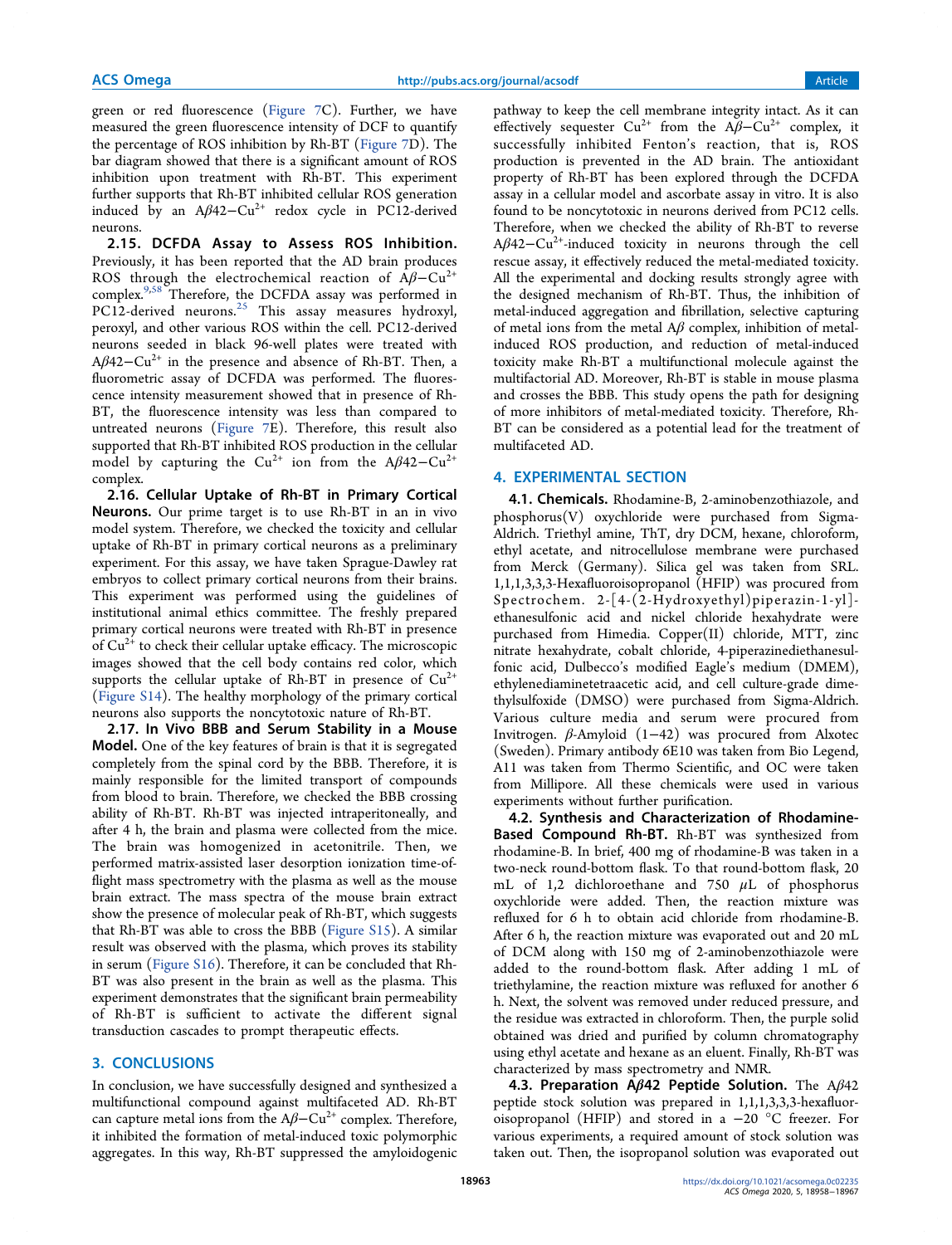using a nitrogen gas flow to separate out the  $A\beta$ 42 peptide residue. Finally, the Aβ42 peptide solution was prepared in PBS buffer.

4.4. Preparation of ThT Solution. ThT solution was prepared in PBS buffer and stored in a 4 °C freezer. The solution was stored in a dark place to avoid degradation. The freshly prepared ThT solution was used for the experiment.

4.5. Preparation of Oligomers and Fibrils of Aβ42 **Peptide.**<sup>59</sup> For the preparation of oligomeric aggregates,  $A\beta 42$ peptide was dissolved in molecular biology-grade DMSO to obtain a final concentration of 1  $\mu$ M. Then, the solution was further diluted with PBS buffer to obtain a final concentration of 200  $\mu$ M with a final DMSO concentration of 1%. The solution was incubated at 37 °C for 1 h, and the incubation was further continued for 24 h at 4 °C. After incubation, the peptide solution was centrifuged to obtain the oligomers in the solution. To obtain the confirmation of oligomer formation, we performed dot blot analysis. For the preparation of fibrillar aggregates of Aβ42 peptide, the peptide solution was incubated at 37 °C with constant agitation for 48 h. To obtain the confirmation of fibril formation, the ThT fluorescence intensity was measured (excitation: 435 nm, emission: 450−600 nm) with a slit width of 1.25 nm in a Quanta Master Spectrofluorometer (QM-40). Finally, the data were plotted using Origin Pro 8.5 software.

4.6. Dot Blot Analysis.  $A\beta$ 42 oligomeric and fibrillar aggregates were prepared following the previous procedure in PBS buffer. Then, on a nitrocellulose, membrane spotting was performed from this solution. For blocking the nonspecific sites, a blocking buffer was used. The blocking buffer was prepared in TBST buffer containing 5% bovine serum albumin. After that, the membranes were soaked in primary antibodies 6E10, A11, and OC to detect  $A\beta$  peptide, oligomer, and fibril, respectively, and then washed with TBST buffer. A secondary antimouse antibody was added and incubated with the membrane for 1 h. To capture the image of the dot blot, electrochemical luminescence was performed to the membranes and incubated for 2 min. The image appears through a phenomenon called chemiluminescence.

4.7. Analysis through Isothermal Titration Calorimetric Study. For this isothermal experiment, the temperature was kept fixed at 298 K. The freshly prepared  $A\beta$ 42 peptide (20  $\mu$ M) was used for this experiment. Twenty-eight injections were made with each solution containing 10  $\mu$ L of Rh-BT solution. The mixing of Rh-BT with Aβ42 peptide was performed for 5 min by a computer control programming. The heat was measured after every addition of Rh-BT. To subtract the heat of dilution, a blank experiment with  $A\beta$ 42 peptide was performed. Finally, the heat released against the molar ratio of Rh-BT was plotted through origin pro 8.5 software.

4.8. Cultivation of PC12 Cells. PC12 cells (rat adrenal pheochromocytoma cell line) were procured from NCCS Pune, India. The cells were grown in DMEM containing horse serum (10%) as well as fetal bovine serum (5%) under 5%  $CO<sub>2</sub>$  at 37 °C. The PC12 cells were differentiated into neurons using nerve growth factor (NGF) (100 ng/mL) in 1% horse serum. The differentiated neurons were used for various cellbased assays.

4.9. Cell Cytotoxicity Assay with Rh-BT. The cytotoxic response of Rh-BT was assessed in PC12-derived neurons through the MTT reduction method. Generally, MTT is reduced in live cells into formazan through reductase. The color of the formazan is purple. However, dead cells are unable

to perform this type of reduction step. From this reduction assay, we easily separate the healthy cells from the dead cells. Before the treatment of Rh-BT, the PC12-derived neurons were seeded in a 96-well plate. After the treatment of 24 h, the MTT solution (10 mg/mL) was added and incubated for 4 h at 37 °C. After that, the formazan was dissolved in DMSO/ MeOH (1:1). Then, the absorbance of the solution was measured using a microplate ELISA reader at 570 nm. Finally, the cell viability of the cells was measured using the following formula:

% viability =  $[(A<sub>570</sub> treated cells - A<sub>570</sub> backgrounds)$  $/(A_{570}$  untreated cells  $-A_{570}$  backgrounds)]  $\times$  100

4.10. Microscopy Study for Cellular Uptake of Rh-BT with Cu<sup>2+</sup>. Microscopy study of cellular uptake was performed in PC12-derived neurons with  $Cu^{2+}$  chelating Rh-BT. For differentiation of neurons from PC12 cells, 100 ng/mL of NGF in serum-free media was used for 7 days. Then, the neurons were treated with Rh-BT (10  $\mu{\rm M})$  and Cu $^{2+}$  (10  $\mu{\rm M})$  for 2 h. After washing the neurons, they were fixed with 4% formaldehyde. Washing was performed with PBS. The nucleus of the neurons was stained with Hoechst 33258. The images of the neurons were captured using an Olympus (IX83) microscope equipped with an Andor iXon3 897 EMCCD camera.

4.11. Cell Rescue Assay through the MTT Reduction Method. Cell rescue assay was performed in neurons derived from PC12 cells using neurite growth factor. Dulbecco's modified Eagle's medium (DMEM) containing horse serum (10%) and fetal bovine serum (5%) was used to culture the neurons. For this assay, neurons were seeded on a 96-well plate. After 24 h of seeding, the neurons were treated with Aβ42 (5  $\mu$ M) with Cu<sup>2+</sup>(5  $\mu$ M) in the absence or presence of Rh-BT for 24 h in a 1:1 ratio. Then, the MTT reduction method was performed to examine the cell rescue ability of Rh-BT.

4.12. Cellular Uptake and Toxicity of Rh-BT in Primary Cortical Neurons. We have followed previous published literature to culture the primary cortical neurons. 60,61 For this experiment, we have taken pregnant Sprague-Dawley rats to collect E18 embryos. Next, the brains were collected from the embryos. After performing microdissection and digestion, the brains were dissolved in MEM (minimum essential medium), which contains horse serum (10%). Poly-D-lysine-coated confocal dishes were used to culture the cells at normal cell culture conditions at 37 °C with a 5%  $CO<sub>2</sub>$  environment. Then, the culture medium was taken out and the neurobasal medium was added. Rh-BT (5  $\mu$ M) and  $Cu^{2+}$  (5  $\mu$ M) were treated for 4 h to check the toxicity and cellular uptake.

4.13. In Vivo BBB Permeability and Serum Stability of Rh-BT.<sup>62,63</sup> In order to understand the in vivo functioning of Rh-BT, we tested its efficacy through BBB permeability and serum stability in C57BL/6J mice  $(n = 3)$  of an average weight of 25−35 g. The compound prepared in saline solution was injected intraperitoneally. The dosage of the experiment was 10 mL/kg body weight of the mice. After 4 h of injection, avertin (i.p) was used to anesthetize the mice. Around 0.5 mL of blood from each mouse was collected in heparinized tubes through cardiac puncture with a 23 G needle. After 30 min,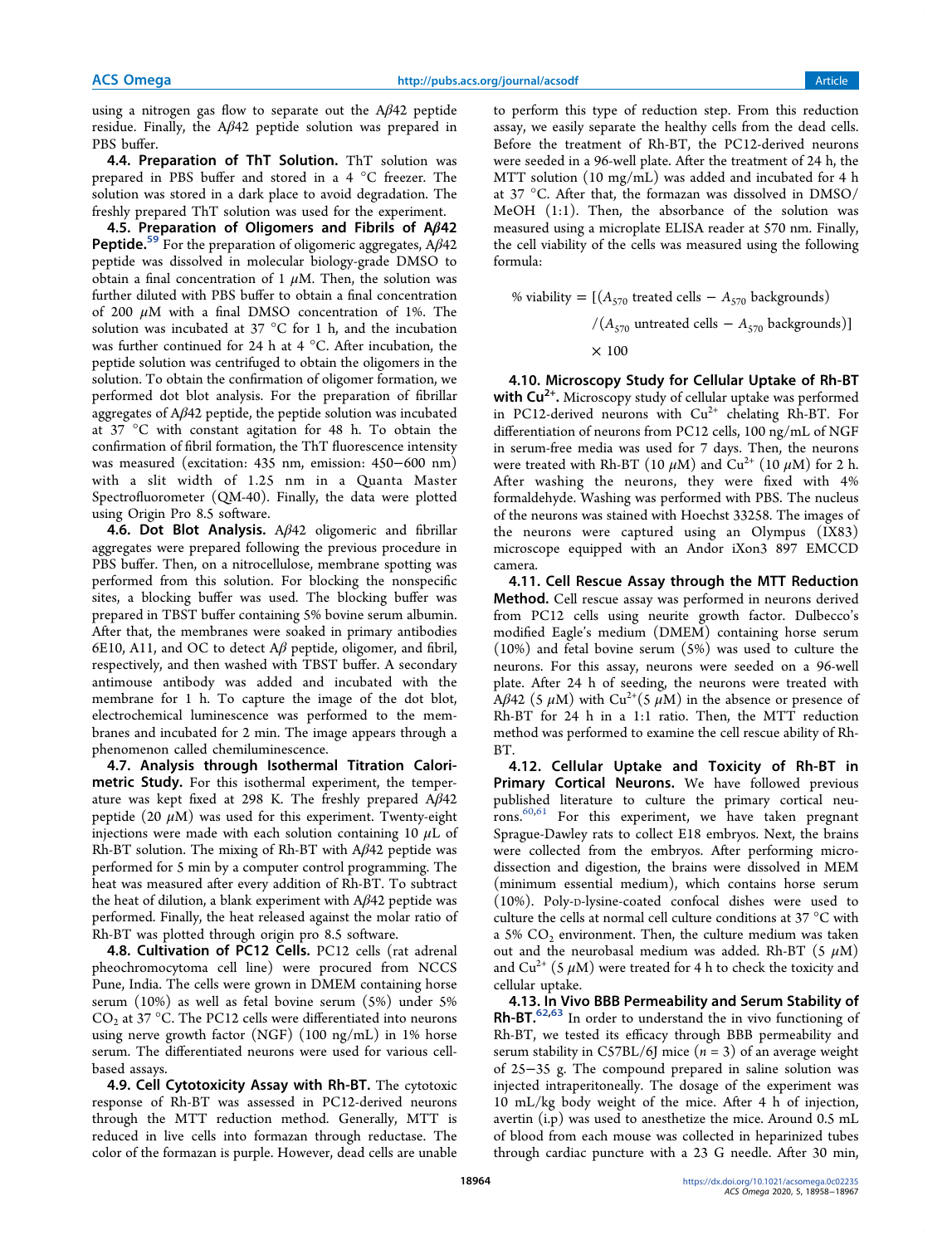this tube was centrifuged for 10 min at 5000 rpm at 4  $^{\circ}$ C. Then, the supernatant was taken as plasma and stored in −30 °C for mass analysis. The mice were thereafter sacrificed through transcardial perfusion and the brain was taken out. All the blood vessels as well as the meninges were removed from the brain and collected in PBS buffer. The cortex was collected and homogenized under liquid nitrogen using a pestle. Finally, it was extracted in high-performance liquid chromatographygrade acetonitrile. Then, the solution was centrifuged at 10,000 rpm at 4 °C for 10 min. After centrifugation, the supernatant was collected and stored at −20 °C for mass analysis. Finally, mass spectrometry was performed with mouse brain extract as well as plasma.

**4.14. Docking.** To find the molecular interaction between Rh-BT and Aβ42 peptide, blind docking was performed in AutoDock-Vina software (version 1.1.2). The receptor Aβ42 peptide was PDB ID: 1IYT.

4.15. Data Analysis. Origin 8.5 pro software was used to plot and calculate all the spectroscopic data. For the analysis of microscopic study, we have used ImageJ software. To perform statistical analysis, we have performed t-test and one-way analysis of variance. For all the experiments, the statistical values are \* $p ≤ 0.03$  and \*\* $p ≤ 0.05$ .

# ■ ASSOCIATED CONTENT

#### **6** Supporting Information

The Supporting Information is available free of charge at https://pubs.acs.org/doi/10.1021/acsomega.0c02235.

Scheme of Rh-BT preparation, mass chromatogram, NMR chromatogram, ThT assay, various fluorometric and UV−vis spectra and microscopic images of PC12 derived neurons, and mass spectra of mouse brain extract and plasma (PDF)

# **E** AUTHOR INFORMATION

## Corresponding Author

Surajit Ghosh − Organic and Medicinal Chemistry and Structural Biology and Bioinformatics Division, CSIR-Indian Institute of Chemical Biology, Kolkata 700 032, West Bengal, India; Department of Bioscience & Bioengineering, Indian Institute of Technology Jodhpur, Karwar, Rajasthan 342037, India; Academy of Scientific and Innovative Research (AcSIR), Ghaziabad 201002, India; orcid.org/0000-0002-8203-8613; Phone: +91-33-2499-5872; Email: sghosh@iitj.ac.in, sghosh@iicb.res.in; Fax: +91-33-2473-5197

## Authors

- Krishnangsu Pradhan − Organic and Medicinal Chemistry and Structural Biology and Bioinformatics Division, CSIR-Indian Institute of Chemical Biology, Kolkata 700 032, West Bengal, India
- Gaurav Das − Organic and Medicinal Chemistry and Structural Biology and Bioinformatics Division, CSIR-Indian Institute of Chemical Biology, Kolkata 700 032, West Bengal, India; Academy of Scientific and Innovative Research (AcSIR), Ghaziabad 201002, India; orcid.org/0000-0002-8432-5384
- Chirantan Kar − Organic and Medicinal Chemistry and Structural Biology and Bioinformatics Division, CSIR-Indian Institute of Chemical Biology, Kolkata 700 032, West Bengal, India
- Nabanita Mukherjee − Department of Bioscience & Bioengineering, Indian Institute of Technology Jodhpur, Karwar, Rajasthan 342037, India
- Juhee Khan − Organic and Medicinal Chemistry and Structural Biology and Bioinformatics Division, CSIR-Indian Institute of Chemical Biology, Kolkata 700 032, West Bengal, India; orcid.org/0000-0002-9955-6505
- Tanushree Mahata − Organic and Medicinal Chemistry and Structural Biology and Bioinformatics Division, CSIR-Indian Institute of Chemical Biology, Kolkata 700 032, West Bengal, India
- Surajit Barman − Organic and Medicinal Chemistry and Structural Biology and Bioinformatics Division, CSIR-Indian Institute of Chemical Biology, Kolkata 700 032, West Bengal, India

Complete contact information is available at: https://pubs.acs.org/10.1021/acsomega.0c02235

#### Author Contributions

K.P. and S.G. designed the project. K.P. carried out the synthesis, purification, and characterization of Rh-BT; various in vitro assays such as the ThT assay; ITC; fluorometric study; and molecular docking study. G.D. helped K.P. to perform the dot blot assay. G.D. performed cell-based assays such as the MTT assay and the DCFDA assay. S.B., N.M., and T.M. supported K.P. and G.D. for performing various experiments. K.P. and S.G. wrote the manuscript.

# Notes

The authors declare no competing financial interest.

#### ■ ACKNOWLEDGMENTS

K.P. and S.B. thank UGC, G.D. thanks ICMR, C.K. thanks SERB, India (PDF/2017/000074), T.M. thanks CSIR, J.K. thanks DST Inspire, and N.M. thanks IIT Jodhpur for awarding their fellowships. We thank Dr. P. Jaisankar, CSIR IICB, Kolkata, for his kind and generous support and help. S.G. kindly acknowledges SERB India (CRG/2019/000670) for financial assistance. S.G. also thanks CSIR-IICB, Kolkata, Animal House Facility, and IIT Jodhpur for financial and infrastructural support.

# ■ ABBREVIATIONS

Aβ, amyloid beta; AD, Alzheimer's disease; NGF, nerve growth factor; MTT, 3-(4,5-dimethylthiazol-2-yl)-2,5-diphenyltetrazolium bromide; PDB, protein data bank

#### **ENDERGERENCES**

(1) Scheltens, P.; Blennow, K.; Breteler, M. M. B.; de Strooper, B.; Frisoni, G. B.; Salloway, S.; Van der Flier, W. M. Alzheimer's disease. Lancet 2016, 388, 505−517.

(2) Rajasekhar, K.; Chakrabarti, M.; Govindaraju, T. Function and toxicity of amyloid beta and recent therapeutic interventions targeting amyloid beta in Alzheimer's disease. Chem. Commun. 2015, 51, 13434−13450.

(3) Brettschneider, J.; Tredici, K. D.; Lee, V. M.-Y.; Trojanowski, J. Q. Spreading of pathology in neurodegenerative diseases: a focus on human studies. Nat. Rev. Neurosci. 2015, 16, 109−120.

(4) Hamley, I. W. The Amyloid Beta Peptide: A Chemist's Perspective. Role in Alzheimer's and Fibrillization. Chem. Rev. 2012, 112, 5147−5192.

(5) Viola, K. L.; Klein, W. L. Amyloid β oligomers in Alzheimer's disease pathogenesis, treatment, and diagnosis. Acta Neuropathol. 2015, 129, 183−206.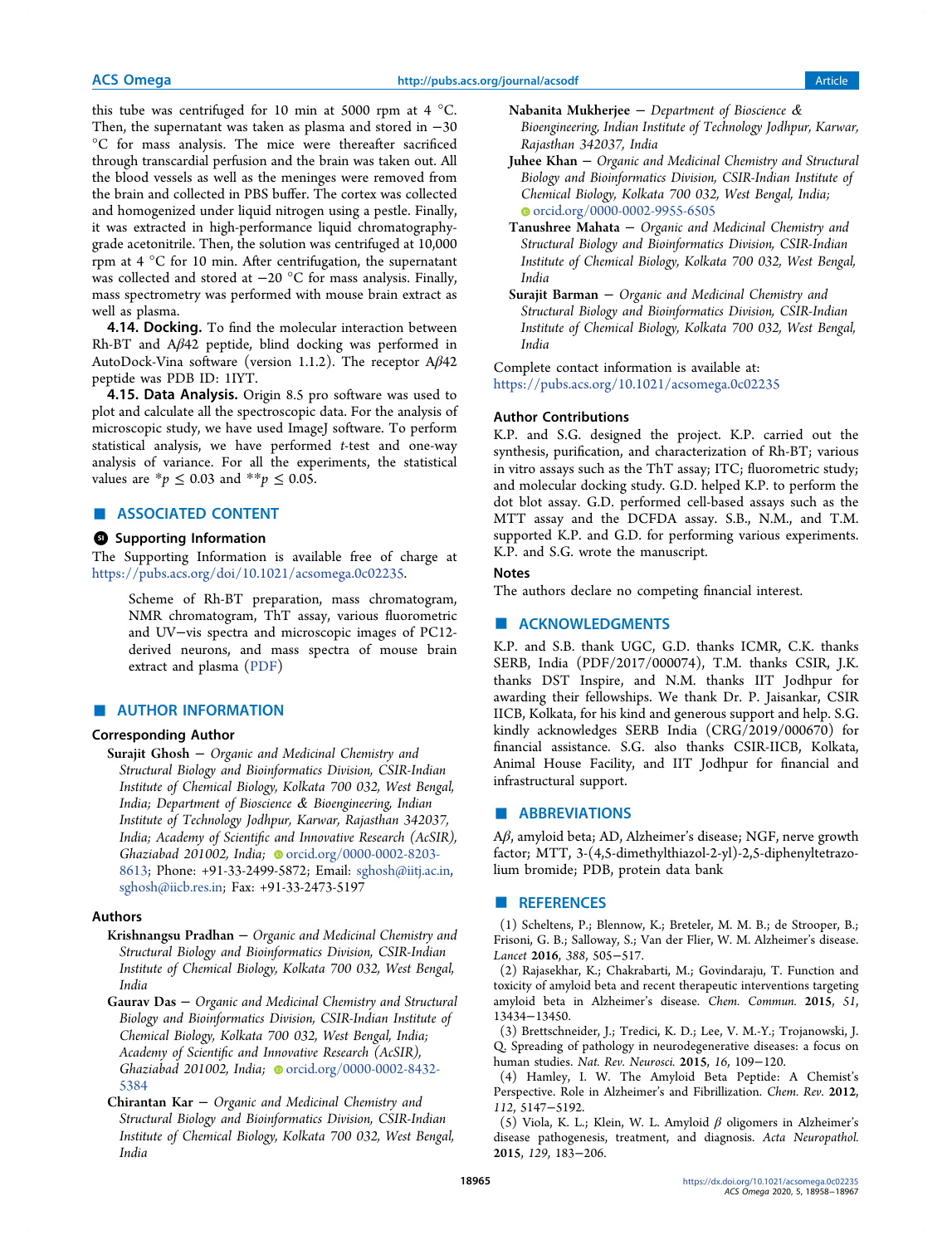(6) Cerasoli, E.; Ryadnov, M. G.; Austen, B. M. The elusive nature and diagnostics of misfoldedA beta oligomers. Front. Chem. 2015, 3, 17.

(7) Chen, G.-f.; Xu, T.-h.; Yan, Y.; Zhou, Y.-r.; Jiang, Y.; Melcher, K.; Xu, H. E. Amyloid beta: structure, biology and structure-based therapeutic development. ActaPharmacol. Sin. 2017, 38, 1205−1235.

(8) Š imic, G.; Leko, M. B.; Wray, S.; Harrington, C.; Delalle, I.; ́ Jovanov-Milosevic, N.; Bazadona, D.; Buee, L.; de Silva, R.; Di Giovanni, G.; Wischik, C.; Hof, P. R. Tau Protein Hyperphosphorylation and Aggregation in Alzheimer's Disease and Other Tauopathies, and Possible Neuroprotective Strategies. Biomolecules 2016, 6, 6.

(9) Iqbal, K.; Liu, F.; Gong, C.-X.; Grundke-Iqbal, I. Tau in Alzheimer Disease and Related Tauopathies. Curr. Alzheimer Res. 2010, 7, 656−664.

(10) Miao, J.; Shi, R. R.; Li, L. F.; Chen, F.; Zhou, Y.; Tung, Y. C.; Hu, W.; Gong, C. X.; Iqbal, K.; Liu, F. Pathological Tau From Alzheimer's Brain Induces Site-Specific Hyperphosphorylation and SDS- and Reducing Agent-Resistant Aggregation of Tau in vivo. Front. Aging Neurosci. 2019, 11, 34.

(11) Francis, P. T.; Palmer, A. M.; Snape, M.; Wilcock, G. K. The cholinergic hypothesis of Alzheimer's disease: a review of progress. J. Neurol. Neurosurg. Psychiatry 1999, 67, 558.

(12) Ferreira-Vieira, T. H.; Guimaraes, I. M.; Silva, F. R.; Ribeiro, F. M. Alzheimer's Disease: Targeting the Cholinergic System. Curr. Neuropharmacol. 2016, 14, 101−115.

(13) Zatta, P.; Drago, D.; Bolognin, S.; Sensi, S. L. Alzheimer's disease, metal ions and metal homeostatic therapy. Trends Pharmacol. Sci. 2009, 30, 346−355.

(14) Liu, Y.; Nguyen, M.; Robert, A.; Meunier, B. Metal Ions in Alzheimer's Disease: A Key Role or Not? Acc. Chem. Res. 2019, 52, 2026−2035.

(15) Adlard, P. A.; Bush, A. I. Metals and Alzheimer's Disease: How Far Have We Come in the Clinic? J. Alzheimer's Dis 2018, 62, 1369− 1379.

(16) Mattson, M. P. Pathways towards and away from Alzheimer's disease. Nature 2004, 430, 631−639.

(17) Rajasekhar, K.; Govindaraju, T. Current progress, challenges and future prospects of diagnostic and therapeutic interventions in Alzheimer's disease. RSC Adv. 2018, 8, 23780−23804.

(18) Ciechanover, A.; Kwon, Y. T. Degradation of misfolded proteins in neurodegenerative diseases: therapeutic targets and strategies. Exp. Mol. Med. 2015, 47, No. e147.

(19) Teplow, D. B. On the subject of rigor in the study of amyloid  $\beta$ protein assembly. Alzheimer's Res. 2013, 5, 39.

(20) Rauk, A. The chemistry of Alzheimer's disease. Chem. Soc. Rev. 2009, 38, 2698−2715.

(21) Roychaudhuri, R.; Yang, M.; Hoshi, M. M.; Teplow, D. B. Amyloid β-Protein Assembly and Alzheimer Disease. J. Biol. Chem. 2009, 284, 4749−4753.

(22) Huang, Y.; Mucke, L. Alzheimer mechanisms and therapeutic strategies. Cell 2012, 148, 1204−1222.

(23) Knowles, T. P. J.; Vendruscolo, M.; Dobson, C. M. The amyloid state and its association with protein misfolding diseases. Nat. Rev. Mol. Cell Biol. 2014, 15, 384−396.

(24) Axelsen, P. H.; Komatsu, H.; Murray, I. V. J. Oxidative Stress and Cell Membranes in the Pathogenesis of Alzheimer's Disease. Physiology 2011, 26, 54−69.

(25) Geng, J.; Li, M.; Wu, L.; Ren, J.; Qu, X. Liberation of Copper from Amyloid Plaques: Making a Risk Factor Useful for Alzheimer's Disease Treatment. J. Med. Chem. 2012, 55, 9146−9155.

(26) Bush, A. I. The metallobiology of Alzheimer's disease. Trends Neurosci. 2003, 26, 207−214.

(27) Karran, E.; Mercken, M.; Strooper, B. D. The amyloid cascade hypothesis for Alzheimer's disease: an appraisal for the development of therapeutics. Nat. Rev. Drug Discovery 2011, 10, 698−712.

(28) Hardy, J.; Allsop, D. Amyloid deposition as the central event in the aetiology of Alzheimer's disease. Trends Pharmacol. Sci. 1991, 12, 383−388.

(29) Selkoe, D. J.; Hardy, J. The amyloid hypothesis of Alzheimer's disease at 25 years. EMBO Mol. Med. 2016, 8, 595−608.

(30) Pradhan, K.; Das, G.; Mondal, P.; Khan, J.; Barman, S.; Ghosh, S. Genesis of Neuroprotective Peptoid from Aβ30-34 Inhibits Aβ Aggregation and AChE Activity. ACS Chem. Neurosci. 2018, 9, 2929− 2940.

(31) Buxbaum, J. N.; Linke, R. P. A molecular history of the amyloidoses. J. Mol. Biol. 2012, 421, 142.

(32) Jankowska, A.; Wesolowska, A.; Pawlowski, M.; Chlon-Rzepa, G. Multi-Target-Directed Ligands Affecting Serotonergic Neurotransmission for Alzheimer's Disease Therapy: Advances in Chemical and Biological Research. Curr. Med. Chem. 2018, 25, 2045−2067.

(33) Kantham, S.; Chan, S.; McColl, G.; Miles, J. A.; Veliyath, S. K.; Deora, G. S.; Dighe, S. N.; Khabbazi, S.; Parat, M.-O.; Ross, B. P. Effect of the Biphenyl Neolignan Honokiol on Aβ42-Induced Toxicity inCaenorhabditis elegans, Aβ42Fibrillation, Cholinesterase Activity, DPPH Radicals, and Iron(II) Chelation. ACS Chem. Neurosci. 2017, 8, 1901−1912.

(34) Paul, A.; Nadimpally, K. C.; Mondal, T.; Thalluri, K.; Mandal, B. Inhibition of Alzheimer's amyloid- $\beta$  peptide aggregation and its disruption by a conformationally restricted  $\alpha/\beta$  hybrid peptide. Chem. Commun. 2015, 51, 2245−2248.

(35) Mckenzie-Nickson, S.; Bush, A. I.; Barnham, K. J. Bis- (thiosemicarbazone) metal complexes as therapeutics for neurodegenerative diseases. Curr. Top. Med. Chem. 2016, 16, 3058−3068.

(36) Caballero, A. B.; Terol-Ordaz, L.; Espargaró, A.; Vázquez, G.; Nicolás, E.; Sabaté, R.; Gamez, P. Histidine-Rich Oligopeptides To Lessen Copper-Mediated Amyloid-β Toxicity. Chem. - Eur. J. 2016, 22, 7268−7280.

(37) Zhang, Q.; Hu, X.; Wang, W.; Yuan, Z. Study of a Bifunctional Aβ Aggregation Inhibitor with the Abilities of Antiamyloid- $β$  and Copper Chelation. Biomacromolecules 2016, 17, 661−668.

(38) Toyoshima, I. Toxic effect of clioquinol on vesicular transport in axons of dorsal root ganglion cells. J. Neurol. Sci. 2017, 381, 502.

(39) Muthuraj, B.; Layek, S.; Balaji, S. N.; Trivedi, V.; Iyer, P. K. Multiple Function Fluorescein Probe Performs Metal Chelation, Disaggregation, and Modulation of Aggregated  $A\beta$  and  $A\beta$ -Cu Complex. ACS Chem. Neurosci. 2015, 6, 1880−1891.

(40) Wu, W.-h.; Lei, P.; Liu, Q.; Hu, J.; Gunn, A. P.; Chen, M.-s.; Rui, Y.-f.; Su, X.-y.; Xie, Z.-p.; Zhao, Y.-F.; Bush, A. I.; Li, Y.-m. Sequestration of Copper from β-Amyloid Promotes Selective Lysis by Cyclen-Hybrid Cleavage Agents. J. Biol. Chem. 2008, 283, 31657− 31664.

(41) Zhao, Y.; Zhao, B. Oxidative stress and the pathogenesis of Alzheimer's disease. Oxid. Med. Cell. Longevity 2013, 2013, 316523.

(42) Cassagnes, L.-E.; Hervé, V.; Nepveu, F.; Hureau, C.; Faller, P.; Collin, F. The catalytically active copper-amyloid-beta state: Coordination site responsible for reactive oxygen species production. Angew. Chem., Int. Ed. 2013, 52, 11110−11113.

(43) Folch, J.; Petrov, D.; Ettcheto, M.; Abad, S.; Sánchez-López, E.; García, M. L.; Olloquequi, J.; Beas-Zarate, C.; Auladell, C.; Camins, A. Current Research Therapeutic Strategies for Alzheimer's Disease Treatment. Neural Plast. 2016, 2016, 8501693.

(44) Rajasekhar, K.; Madhu, C.; Govindaraju, T. Natural Tripeptide-Based Inhibitor of Multifaceted Amyloid β Toxicity. ACS Chem. Neurosci. 2016, 7, 1300−1310.

(45) Jensen, M.; Canning, A.; Chiha, S.; Bouquerel, P.; Pedersen, J. T.; Østergaard, J.; Cuvillier, O.; Sasaki, I.; Hureau, C.; Faller, P. Inhibition of Cu-Amyloid-β by using Bifunctional Peptides with β-Sheet Breaker and Chelator Moieties. Chem.-Eur. J. 2012, 18, 4836-4839.

(46) Rana, M.; Sharma, A. K. Cu and Zn interactions with  $A\beta$ peptides: consequence of coordination on aggregation and formation of neurotoxic soluble Aβ oligomers. Metallomics 2019, 11, 64−84.

(47) IUPAC Compendium of Analytical Nomenclature, Definitive Rules, 1997, web edition, Lnczédy, J.; Lengyel, T.; Ure, A. M., Eds. IUPAC, 2002.